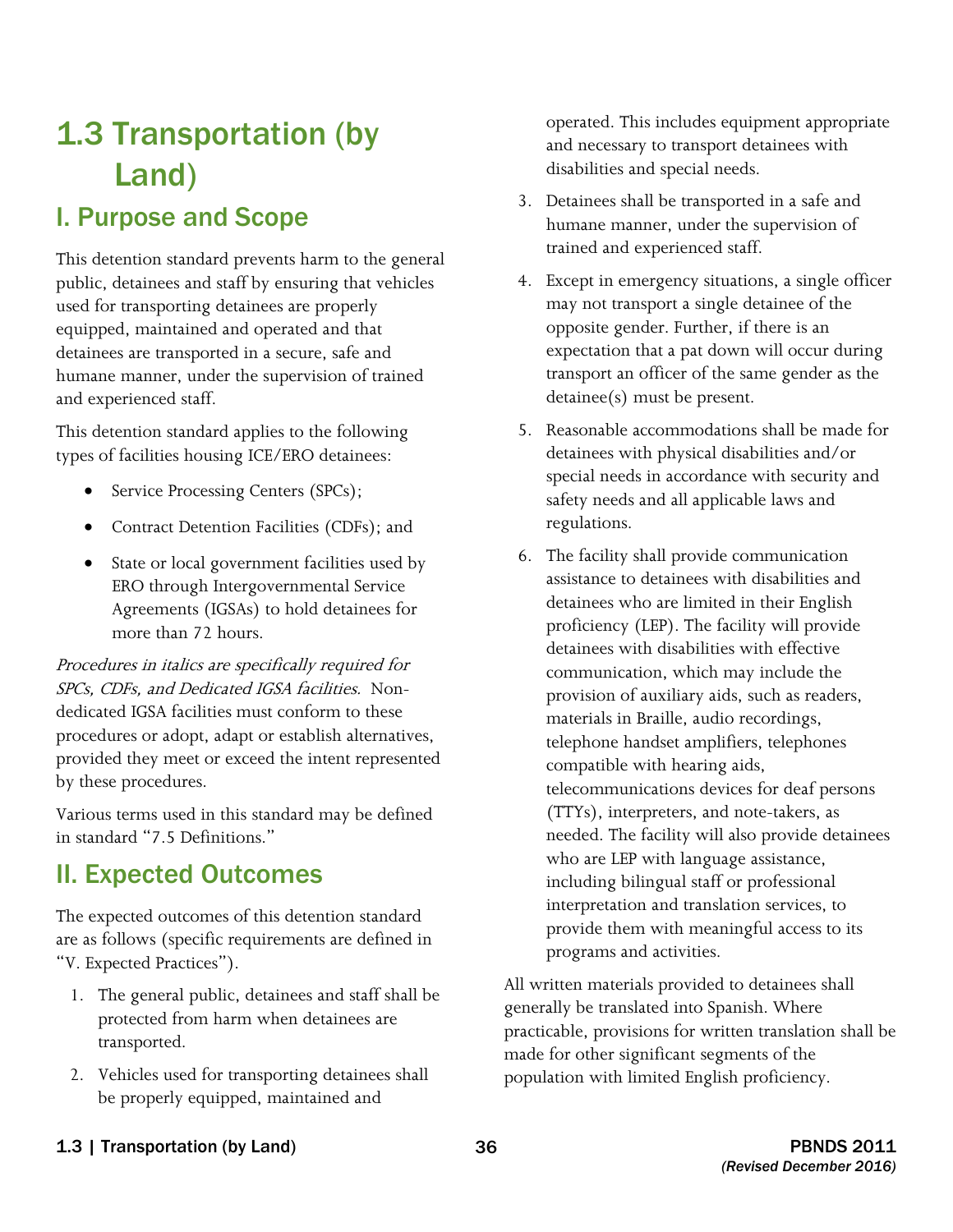Oral interpretation or assistance shall be provided to any detainee who speaks another language in which written material has not been translated or who is illiterate.

# III. Standards Affected

This detention standard replaces "Transportation (Land Transportation)" dated 12/2/2008.

# IV. References

American Correctional Association, Performancebased Standards for Adult Local Detention Facilities, 4th Edition: 4-ALDF-1B-01, 1B-03, 1B-04, 1B-05, 1B-06

ICE/ERO Performance-based National Detention Standards 2011:

- "1.1 Emergency Plans";
- "2.1 Admission and Release":
- "2.5 Funds and Personal Property";
- "2.9 Post Orders":
- "2.15 Use of Force and Restraints";
- "4.1 Food Service";
- • "4.7 Terminal Illness, Advance Directives and Death"; and
- • "7.4 Detainee Transfers."

Memorandum dated 7/14/2006 on "Escape Reporting" from the ICE/ERO Director, which specifies requirements for the reporting, tracking and investigating of the escape of an ICE/ERO detainee.

# V. Expected Practices

# A. Written Policy and Procedures Required

The facility administrator shall develop and implement written policy, procedures and guidelines for the transportation of detainees, including, at a minimum:

- 1. general policy and procedures governing safety, security, operations, communications and equipment;
- 2. vehicle inspections and repair;
- 3. vehicle occupancy;
- 4. the seating of detainees in transportation vehicles; and
- 5. procedures and necessary equipment in the event of:
	- a. vehicle failure;
	- b. traffic accident;
	- c. severe weather or natural disaster;
	- d. an emergency situation (as specified later in "S. Emergency Situations" of this standard);
	- e. transport of females or minors; and
	- f. transport of detainees whose disabilities or special needs preclude prolonged travel.

#### B. Vehicle Inspection

All vehicles used for transporting ICE/ERO detainees shall comply with annual safety inspections requirements in accordance with applicable federal and state law. Vehicles may not be used for transportation if any safety repairs are needed. Vehicles equipped with specialized gear for the transportation of detainees with physical disabilities must also undergo appropriate inspections and maintenance to ensure the equipment remains in good order.

# C. Transportation Planning and **Scheduling**

The Field Office Director has overall responsibility for all aspects of vehicle operations.

 for setting schedules and monitoring vehicular The facility administrator (or designee) is responsible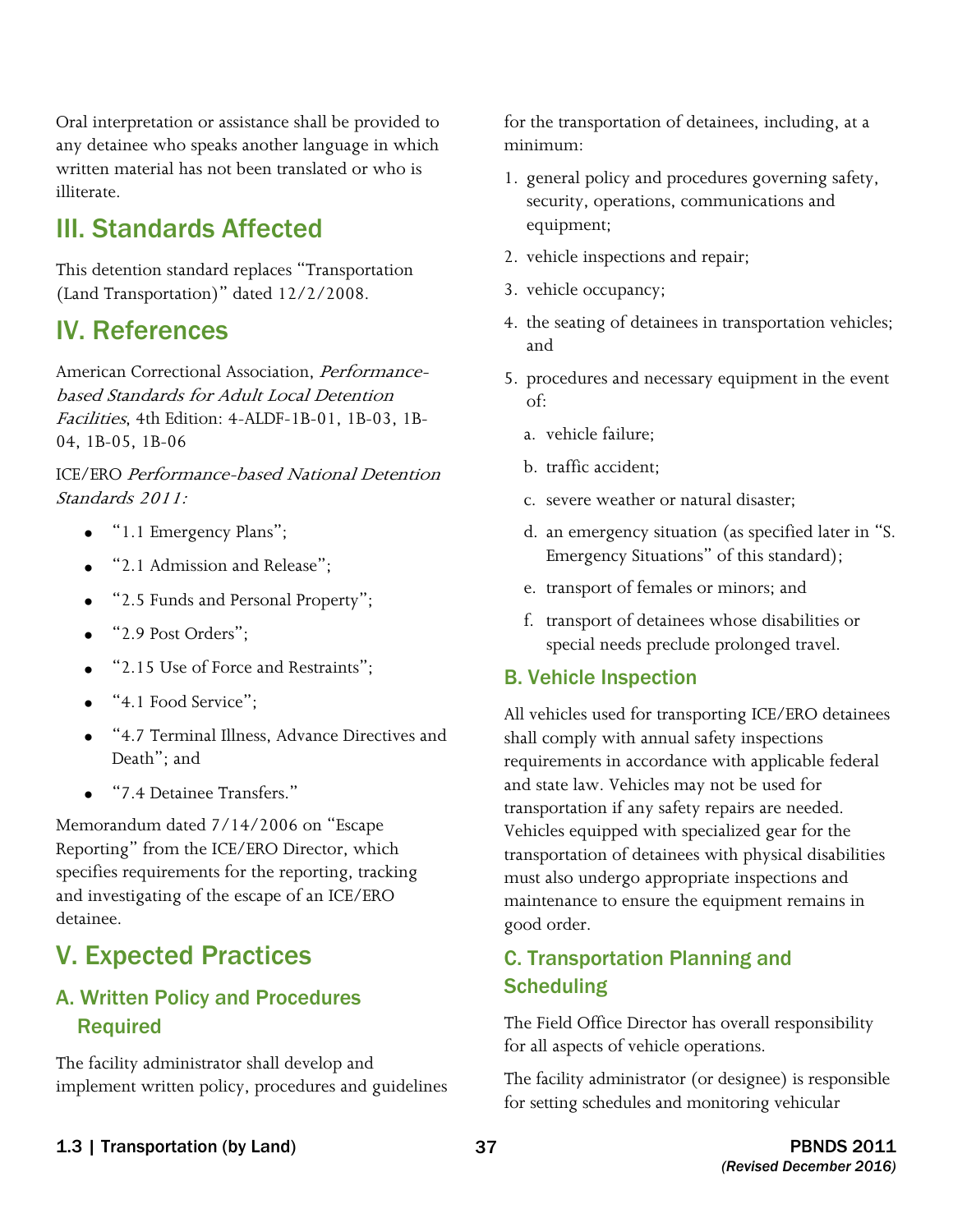maintenance, making logistical arrangements to personnel, and protecting detainee security. Before transport detainees, supervising and instructing departure, the plans shall be revised as necessary, based on weather and road conditions and any other relevant considerations.

### D. Transporting Officer Responsibilities

#### 1. Training Required

To be assigned to a bus transporting detainees, an officer must have successfully completed the ICE/ERO bus driver training program, or a comparable approved training program, and all local state requirements for a commercial driver's license (CDL). In addition, the driver must have the appropriate state issued CDL.

Bus-driver trainees may operate the vehicle during any segment of a run when detainees are not on board, but only under the direct supervision of a certified bus instructor licensed by the state in which they reside.

#### 2. Forms and Files

For each vehicle operator and other employees assigned to bus transportation duties, supervisors shall maintain at the official duty station a file containing:

- a. certificate of completion from a bus training program, as applicable;
- b. copy of the CDL;
	- 1) every motor vehicle operator shall complete the following forms (or equivalent) for his/her official personnel folder (OPF): SF-47, G-392 and G-294. Every motor vehicle operator is also responsible for renewing these documents as necessary, and for providing to the OPF copies of all renewals and other changes/updates.

#### 3. Operating the Vehicle

The driver shall operate the vehicle in accordance

with the CDL manual or the highest prevailing standard and must maintain complete control of the vehicle at all times.

Driving under the influence of drugs or alcohol is prohibited. In addition to any other random testing as part of a drug-free workplace program, all officers assigned to transportation are subject to the U.S. Department of Transportation (DOT) drug—and alcohol—testing program.

The transporting officers shall comply with all state and federal motor vehicle regulations (including DOT, Interstate Commerce Commission and Environmental Protection Agency), including, but not limited to:

- a. wearing a seat belt when the vehicle is moving;
- b. holding a valid state issued CDL;
- c. inspecting the vehicle, using a checklist and noting any defect that may render the vehicle unsafe or inoperable;
- d. transporting detainees in a safe and humane manner;
- e. verifying individual identities and checking documentation when transferring or receiving detainees;
- vehicle and occupants, obeying traffic laws and f. driving defensively, taking care to protect the immediately reporting damage or accidents;
- g. re-inspecting the vehicle after each trip and completing a vehicle inspection report, including an odometer reading;
- h. returning the vehicle keys to the control officer or supervisor, according to facility procedures;
- i. recording authorized expenses (e.g., fuel, emergency services, oil) on Form G-205 or (applicable current form; in event of an update, use the "Government-owned Vehicle Record"), specifying the exact amount and the date, and keeping all receipts and submitting them along
- 1.3 | Transportation (by Land) 38 38 PBNDS 2011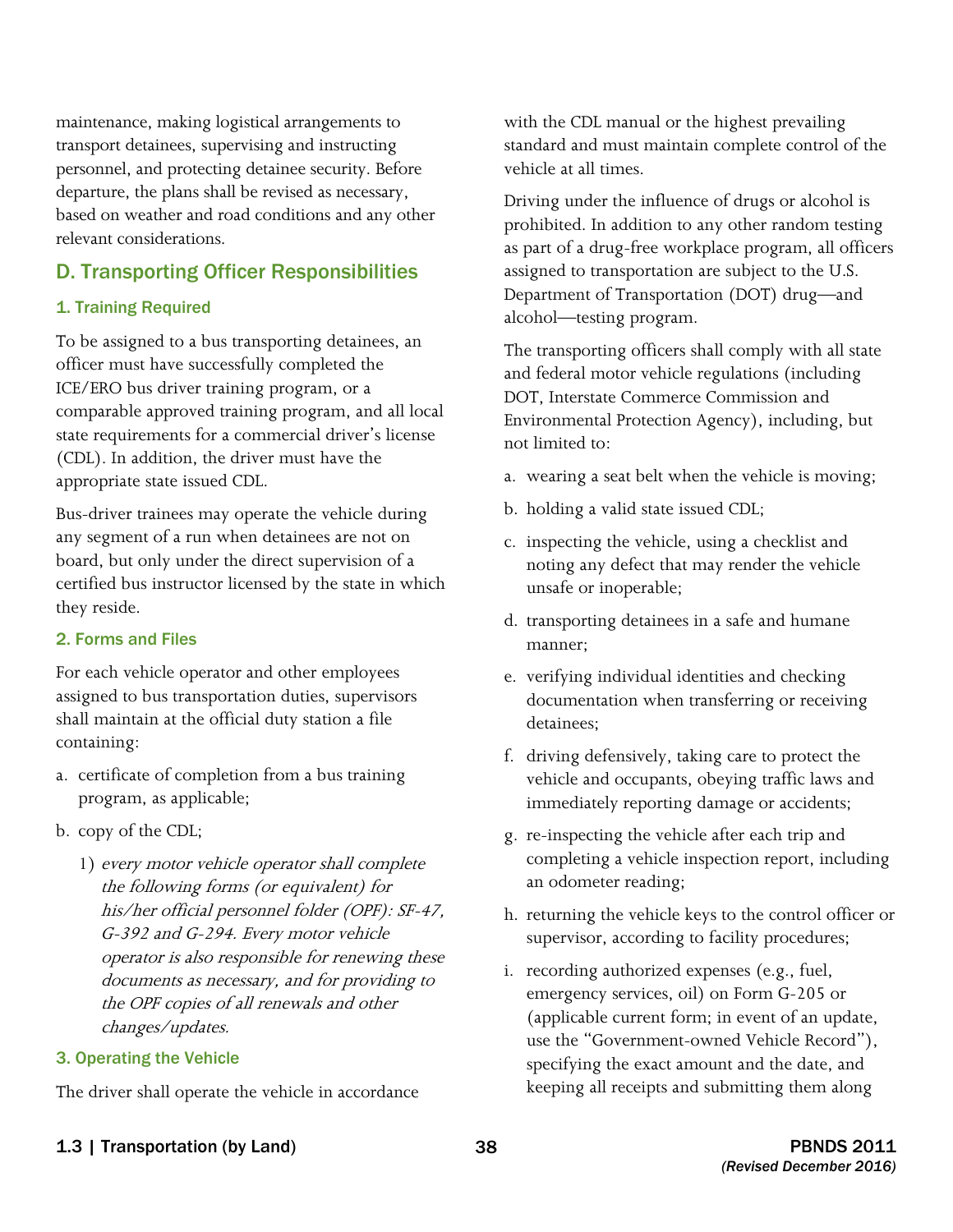with the appropriate form at the end of each month; and

j. Safeguarding credit cards assigned to the vehicle.

#### 4. Driving Hours and Number of Operators

Each officer must recognize the limitations imposed by his/her own driving skills, personal distractions and environmental conditions, and must modify his/her driving accordingly. The following rules apply to all members of the vehicle crew, whether driving or not, and it is the officer's responsibility to inform a transportation supervisor if he/she is unable to make a trip because of these rules:

- a. A CDL is required for each officer assigned to bus operations.
- b. While operating a vehicle requiring a CDL, drivers must comply with all rules and regulations pertaining to CDL operations.
- c. Drivers must be off-duty for the eight (8) hours immediately before any trip or trip segment.
- d. Maximum driving time (i.e., time on the road) is governed by USDOT.
- driving conditions only, the vehicle crew may drive as long as necessary to reach a safe and e. In an emergency or under unforeseen and adverse secure stopping area.
- f. When vehicles without detainees travel in tandem, a single officer may be assigned to each. Unaccompanied officers may also drive empty vehicles for certain purposes, such as maintenance trips.

#### 5. Vehicle Security

Officers shall secure a vehicle before leaving it unattended, including removing keys from the ignition immediately upon parking the vehicle.

Officers shall avoid parking in a spot where the vehicle may attract undue attention or be vulnerable to vandalism or sabotage. If officers cannot locate a parking area with adequate security, they shall

contact the local law enforcement agency for advice or permission to use one of its parking places.

## E. Officer Uniform and Equipment

All officers transporting ICE/ERO detainees shall wear their prescribed uniforms unless other attire is authorized by the facility administrator.

- 1. Every transporting officer shall wear a uniform in accordance with established procedures. Certain transportation details may require wearing of street or business attire; in these cases, the facility administrator shall establish a dress code for such occasions. The dress code shall prohibit the wearing of jumpsuits.
- 2. Every transporting officer shall be issued and instructed to wear a protective vest while participating in the transportation program.
- 3. Equipment recommended for each trip includes, but is not limited to, the following:
	- a. flashlights;
	- b. extra handcuffs;
	- c. flex-cuffs and cutter; and
	- d. other authorized intermediate force ("nonlethal," "non-deadly") weapons.

# F. Pre-departure Vehicle and Security **Check**

Prior to departure, all officers assigned to transport detainees must be present to ensure a complete and thorough inspection and search, and shall:

- 1. inspect the vehicle for mechanical and electrical problems;
- 2. take any necessary special precautionary measures for transporting a detainee identified as a specialhandling case (e.g., for reasons of security, medical, physical, psychological problems, and/or transporting juveniles) while the search is in progress;
- 3. test the emergency exits and test the key for every

#### 1.3 | Transportation (by Land) 39 PBNDS 2011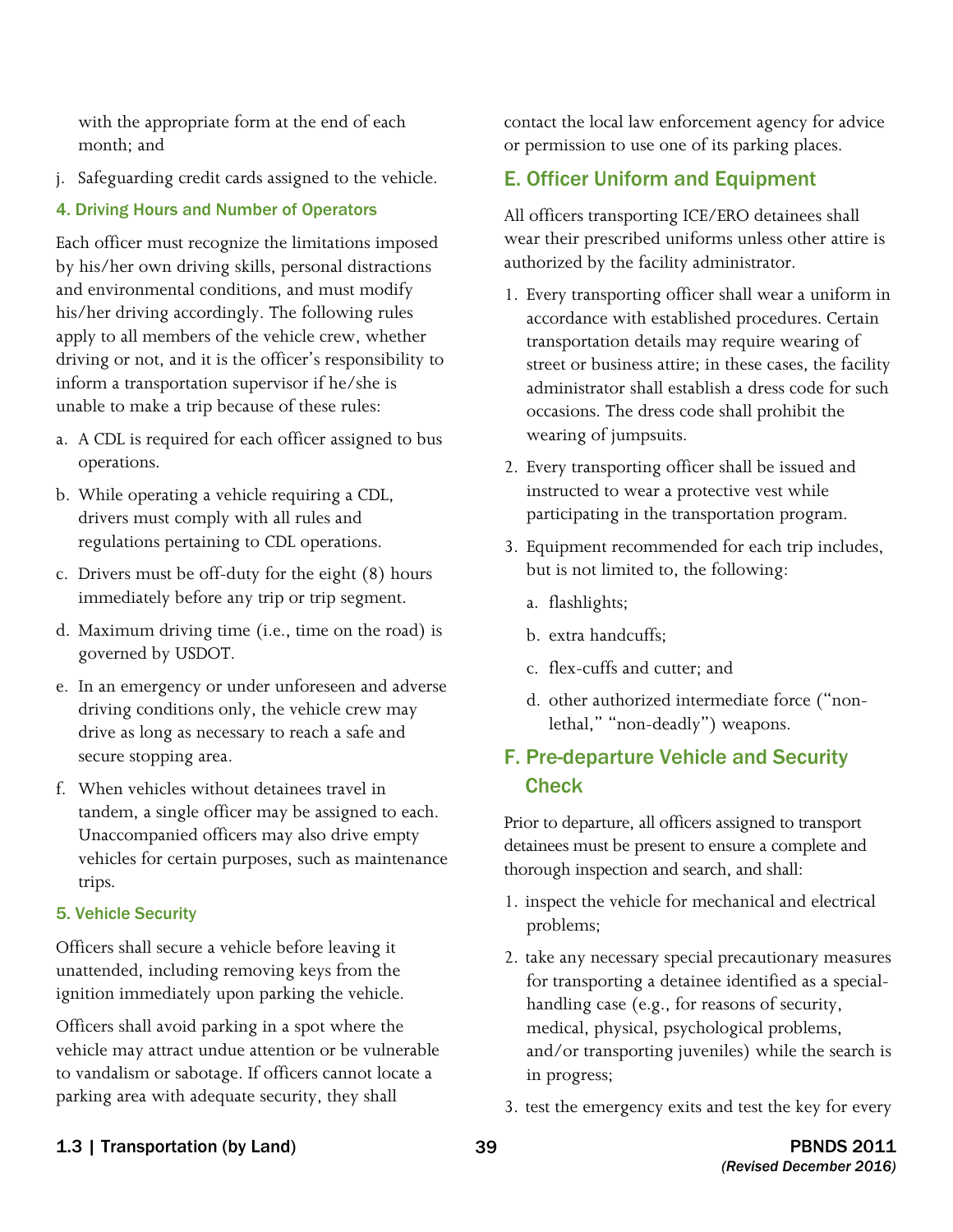lock located in or on the vehicle. A complete set of these keys shall travel with the vehicle at all times, in a secure place known to every transporting officer;

- 4. search for hidden weapons and other contraband before every trip, including the driver's compartment and glove compartment, the detainee seating area and the cargo compartment;
- 5. search the staging area prior to loading detainees to ensure that the area is clear of any weapons or contraband;
- 6. thoroughly search each detainee as he/she is about to board the vehicle; and
- 7. ensure that when vehicles are equipped with seatbelts, detainees are properly secured before the transport begins according to established ICE policies and procedures regarding searches.

#### G. Required Documents

#### 1. Transport Documentation

No detainee may be transported to/from any facility, including Field Office detention areas, unless a Form G-391, I-216, I-203, or equivalent, is furnished, authorizing the removal. These forms must be properly signed and shall clearly indicate the name of the detainee(s), the place or places to be escorted, the purpose of the trip and other information necessary to carry out the detail efficiently.

 officers shall also discuss emergency and alternate In SPCs, CDFs, and IGSAs with a sufficient ICE/ERO onsite presence, the authorized ICE official shall check records and ascertain if the detainee has a criminal history, is dangerous or has an escape record. Any information of an adverse nature shall be clearly indicated on the G-391 and the escorting officers shall be warned to take the necessary precautions. Before beginning the detail, escorting and transportation officers shall read their instructions and clearly understand the reason that the detainee is being taken from the facility. The

plans with the SIEA or authorized designee before beginning the detail.

All completed G-391 forms, or equivalents shall be filed in order by month, with the previous month's forms readily available for review, and shall be retained for a minimum of three years.

#### 2. Documents That Accompany the Detainee

The Directive on Detainee Transfers explains the files and documents that must be prepared and organized in preparation for a detainee's transfer. ICE/ERO staff of the sending facility is required to complete a Detainee Transfer Checklist to ensure all procedures are completed and place a copy in the detainee's Afile or work folder.

Standard 7.4 "Detainee Transfers" also requires that<br>a Medical Transfer Summary accompany the a Medical Transfer Summary accompany the detainee. If official health records accompany the detainee, they are to be placed in a sealed envelope or other container labeled with the detainee's name and A-number and marked "Confidential Medical Records."<br>Transportation staff may not transport a detainee

 Transfers." Staff is responsible for delivering all without the documents as required by the Directive on Detainee Transfers and Standard 7.4 "Detainee required documents and the transfer summary to personnel at the receiving facility.

To ensure that the receiving facility also receives the detainee's files and other required documentation:

- a. transportation officers may not accept a detainee without the required documents;
- b. the receiving facility may refuse to accept a detainee without the required documents; and
- c. the receiving facility must report any exceptions to the Field Office and the Deputy Assistant Director, Detention Management Division.

### H. Departure Scheduling and Security

The vehicle crew shall organize driving time so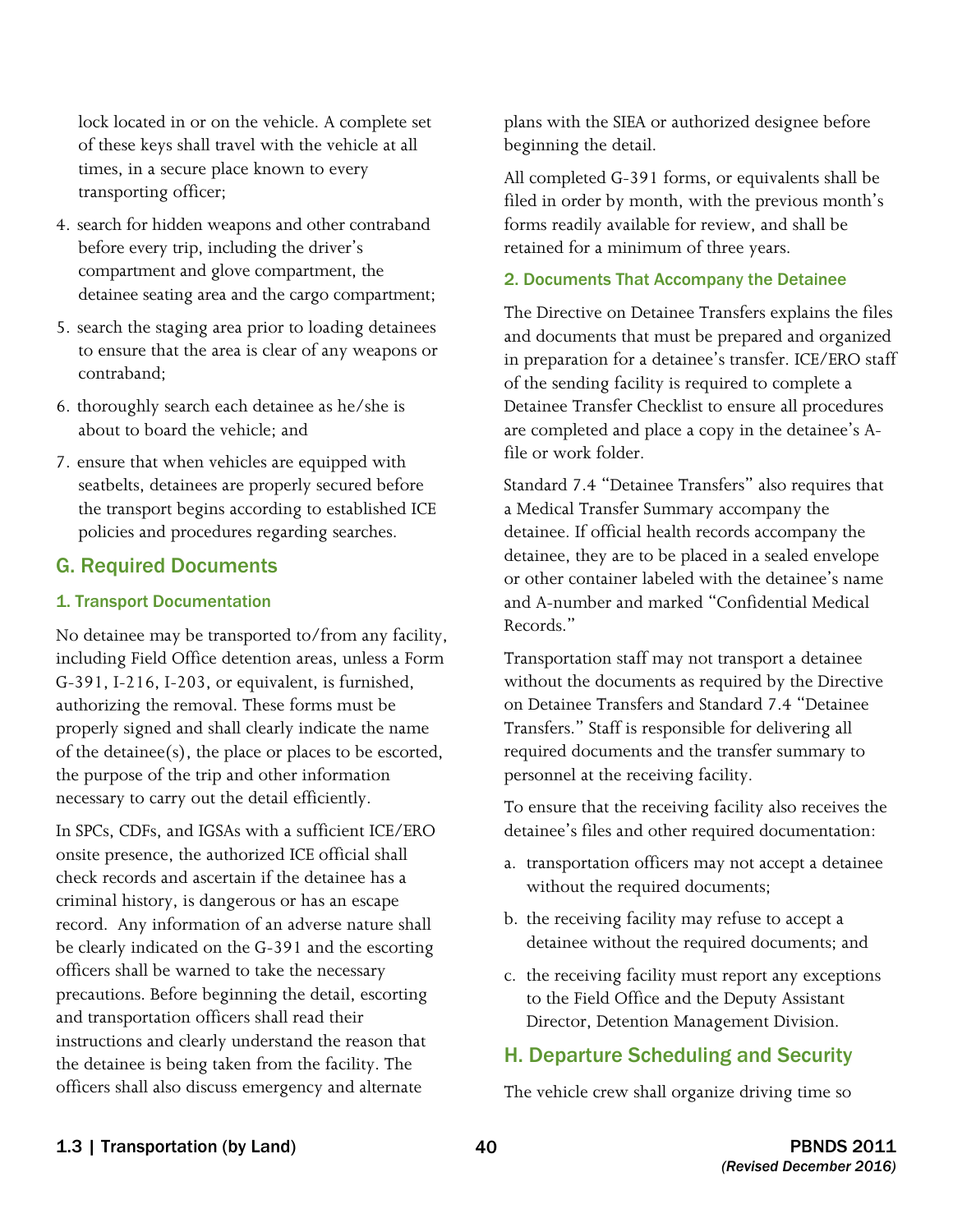detainees arrive at the designated meeting area on are sufficient documentation for the transfer to schedule. **proceed.** proceed.

Before transferring detainees from one facility to another, a designated officer shall inform the receiving office of:

- 1. the estimated time of departure and arrival (ETD/ETA);
- 2. the number of detainees in each of the following categories:
	- a. new arrivals (remaining at the facility);
	- b. drop-offs; and
	- c. overnighters;
- 3. the total number of detainees;
- 4. any special-handling cases, with details about the special requirements (e.g., medications, restraints, special equipment); and
- 5. any actual or estimated delays in departure, and the accordingly revised ETA(s).

# I. Transfer of Funds, Valuables and Personal Property

In accordance with standards "2.1 Admission and Release" and "2.5 Funds and Personal Property," facility staff shall inspect and inventory the personal property of detainees transferring from one facility to another.

In addition, at the originating facility:

- 1. Staff shall ask each detainee whether he/she has in his/her possession all funds, valuables and other personal property listed on the property inventory form:
	- a. If a detainee answers "yes," he/she may board the vehicle; or
	- b. If a detainee claims missing funds, valuables, or personal property, the detainee shall remain at the facility until required paperwork is completed. Photocopies of completed forms

- 2. Staff shall include, in the "checked baggage" section on each I-216, the I-77 numbers, to be verified by receiving facility staff;
- 3. The lead driver shall check the manifest against the number of packages by detainee name and Anumber before signing the I-216 or placing the baggage on the bus.
- 4. In addition to the requirements of standard "2.5 Funds and Personal Property":
	- a. Staff shall complete a separate I-77 for each piece of baggage, and shall record the detainee's name on the top, middle, and bottom portions; and
	- b. Staff shall enact the following procedure for each piece of baggage and corresponding I-77 form, and:
		- 1) attach the string on the top of the I-77 to the corresponding piece of baggage, and secure the detainee's signature on the back of the I-77;
		- 2) attach the middle section to the copy of the I-385 that shall accompany the detainee to the final destination; and
		- 3) provide the bottom portion to the detainee as a receipt.

# J. Loading a Vehicle

### 1. Security and Occupancy

Armed officers shall be posted whenever detainees enter or exit a vehicle outside a secure area.

The facility administrator shall ensure that all vehicles are assigned an occupancy rating in compliance with the U.S. Department of Transportation (DOT). The number of detainees transported may not exceed the established occupancy level.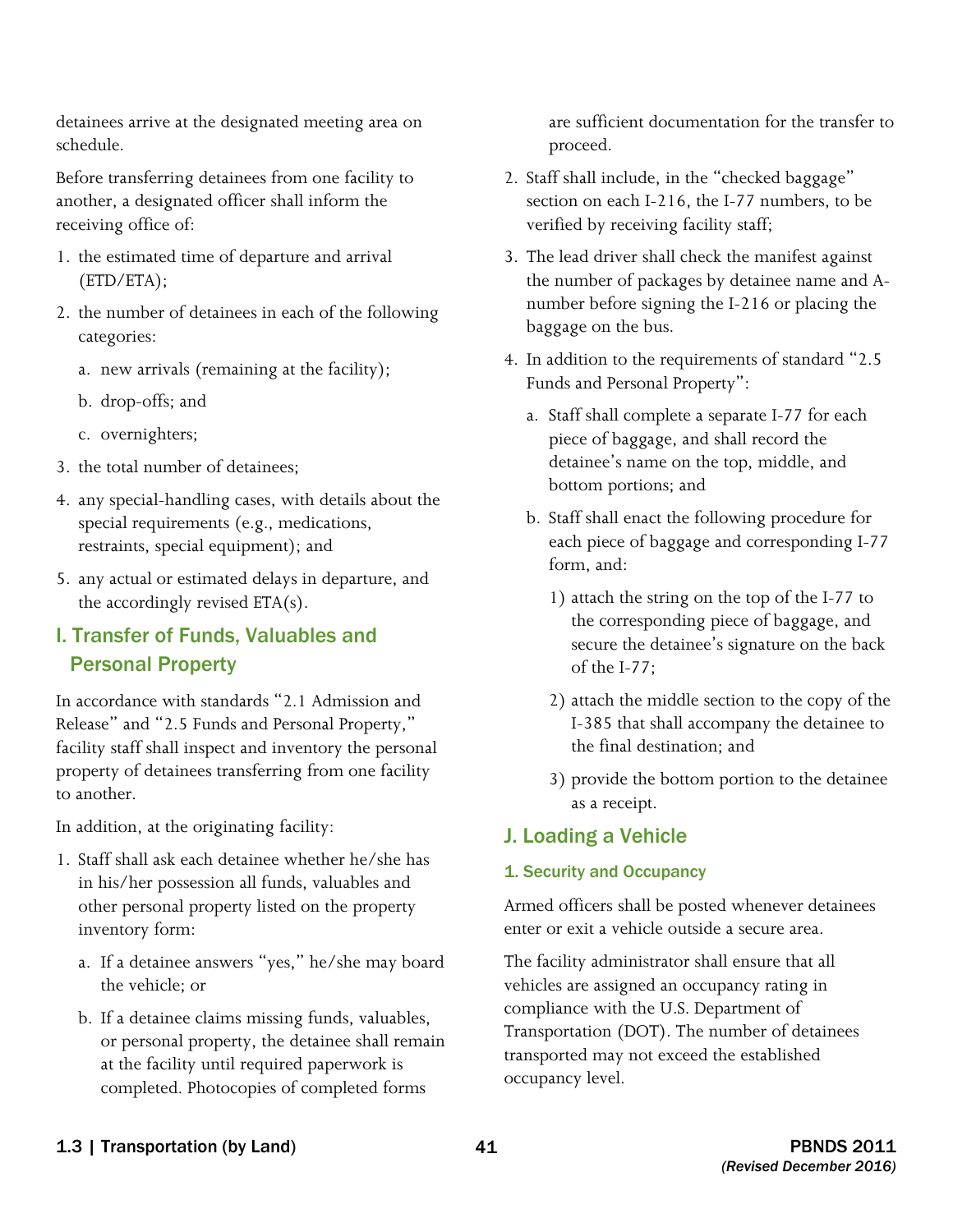The escorting officer/assistant driver shall instruct the detainees about rules of conduct during the trip.

The lead driver shall be responsible for managing the detainees' move from the staging area into the vehicle. The number of available officers shall determine whether detainees move at one time or in groups.

#### 2. Items Detainees May Keep in Their Possession

 detainee's possession and returned to the detainee or Ordinarily, detainees in transport may keep the following in their possession: jewelry (wedding rings and approved religious items), eyeglasses, and receipts for property and money (G-589, I-77). However, if the transporting officers determine that any of these items may compromise officer or detainee safety, the items shall be removed from the placed in an appropriate storage area.

In some instances, the vehicle crew shall safeguard and dispense prescription medicines as prescribed, noting the detainee's name, A-number, date and time(s) dispensed, and by whom. Such notes shall be attached to the detainee's medical record or Afile.

#### 3. Count, Identification, and Seating

To confirm the identities of the detainees they are transporting, the vehicle crew shall:

- a. summon the detainee, by surname, to the vehicle;
- b. ask detainee to state his/her complete name;
- c. compare name and face with the Booking Card (I-385) or equivalent and attached photo and the Record of Persons and Property Transferred (I-216) or equivalent. If necessary, refer to the I-385 or equivalent for additional biographical information;
- afforded closer observation for their own safety; d. seat each detainee in accordance with written procedures from the facility administrator, with particular attention to detainees with physical or mental health conditions, or who may need to be
- e. to transport detainees with disabilities safely and securely, transportation officers shall make reasonable accommodations for them, in so far as is practicable;
- removed: f. seat detainees in restraints (whose documents or behavior in transit indicate a security risk) in the first seats behind the security screen and record in a log maintained by the officers the detainee's name, reason for using restraints, type of restraints, and times restraints were applied and
- g. conduct a visual count once all passengers are seated on board, and every time before resuming the trip after the vehicle makes a scheduled or unscheduled stop; and
- h. assist detainees with disabilities and special needs to their designated seat and ensure females and minors are seated according to the directives in section T of this standard.

### K. Responsibilities En Route

#### 1. Point of Contact

The next receiving office on the vehicle route serves as the contact point and is responsible for monitoring the vehicle's schedule.

Upon making contact with an arriving vehicle, the receiving officers shall certify, by signing the accompanying Form I-216, that they are taking custody of the specified detainees.

Each office shall develop and post written guidelines for tracing procedures to locate an overdue vehicle. If the vehicle does not arrive within range of the ETA, the contact point shall set the tracing procedures in motion.

#### 2. Safety and Security

For safety purposes, all personnel shall remain seated while the vehicle is in motion.

The vehicle crew shall keep the cage doors locked whenever detainees are on board, and the assistant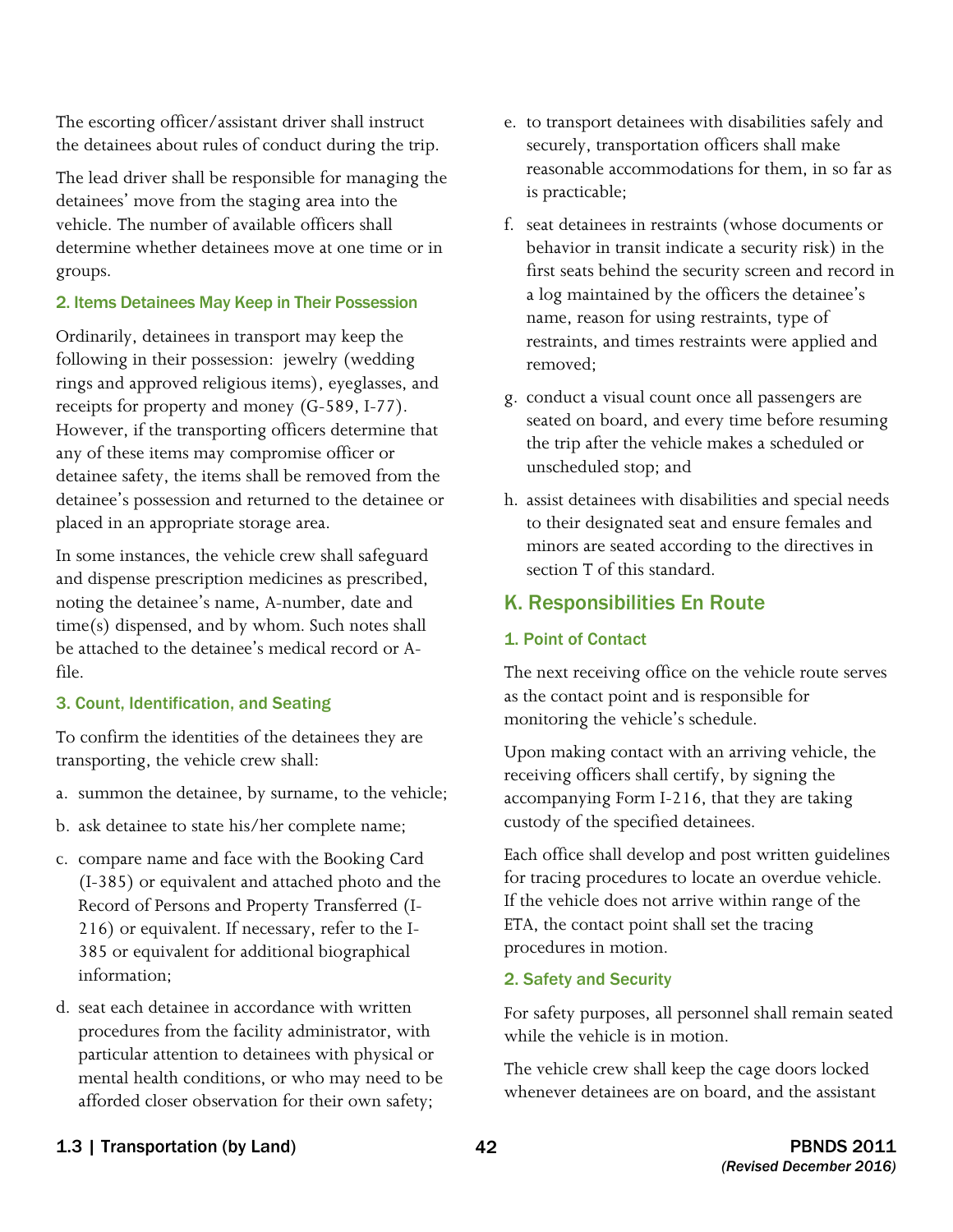driver is responsible for detainee oversight during transport. Officers must maintain a clear view of the entire vehicle compartment and remain alert for behavior that could jeopardize safety and security.

Detainees shall not have access to any personal baggage or packages while in transit (except as specified above in "Section J.2, Items Detainees May Keep in Their Possession").

 A complete set of keys for every lock located in or on the vehicle shall travel with the vehicle at all times, in a secure place known to every transporting officer, and the crew shall keep bolt cutters in the forward compartment with the outer equipment for use in an emergency.

An armed officer may not enter the secure area of the vehicle. If he/she must enter that area, the officer shall first leave the weapon(s) with another officer for safekeeping or, if the vehicle is equipped with weapons lockers, in a locker.

#### 3. Stops

 During stops, which the vehicle crew shall keep to a the transporting officers have secured the area. minimum, detainees shall not leave the vehicle until When the detainees disembark, the officers shall keep them under constant observation to prevent external contact(s) and/or contraband smuggling or exchange. At least one officer shall remain in the vehicle when one or more detainees are present.

#### L. Meals

The vehicle crew shall provide meals and snacks during any transfer that exceeds six hours. Officers shall consider when the detainees last ate before serving meals and snacks. Special considerations shall be given to minors, pregnant female detainees, and detainees who have medical conditions.

Meal times, the number of meals, and the types of meals provided shall be recorded. Officers also shall record the identifying information of any detainee who refuses a meal and that information shall be

appropriately documented.

The requirements specified in standard "4.1 Food Service" apply equally to food served in transit and in detention facilities.

In the interest of safety, detainees shall have no access to eating utensils (disposable or otherwise) while in transit.

Transporting officers shall observe safe-handling procedures at all times.

In transit, the crew shall store and serve food at the required temperatures. The crew shall maintain a constant supply of drinking water and ice in the water container(s), along with paper cups. A small number of disposable garbage receptacles (i.e., plastic bags) shall be kept in the driver's compartment, with the remainder stored in the equipment box located in the forward baggage compartment.

The food service administrator shall monitor the condition and routine cleansing and sterilizing of drinking-water containers, basins, latrines, etc., in vehicles to ensure compliance with standard "4.1 Food Service."

In an emergency, the transporting officers may purchase meals from a commercial source, obtaining receipts for later reimbursement.

### M. Vehicle Communication

Every vehicle shall be equipped with a functioning two-way radio. Every crew shall also carry at least one portable radio, so that officers can maintain contact if one or more must leave the vehicle. The vehicle's communications system shall also include a cellular phone for use when radio communications are degraded (e.g., in dead zones, on different frequencies).

#### N. Vehicle Sanitation

Vehicles must be kept clean and sanitary at all times. The facility administrator shall establish the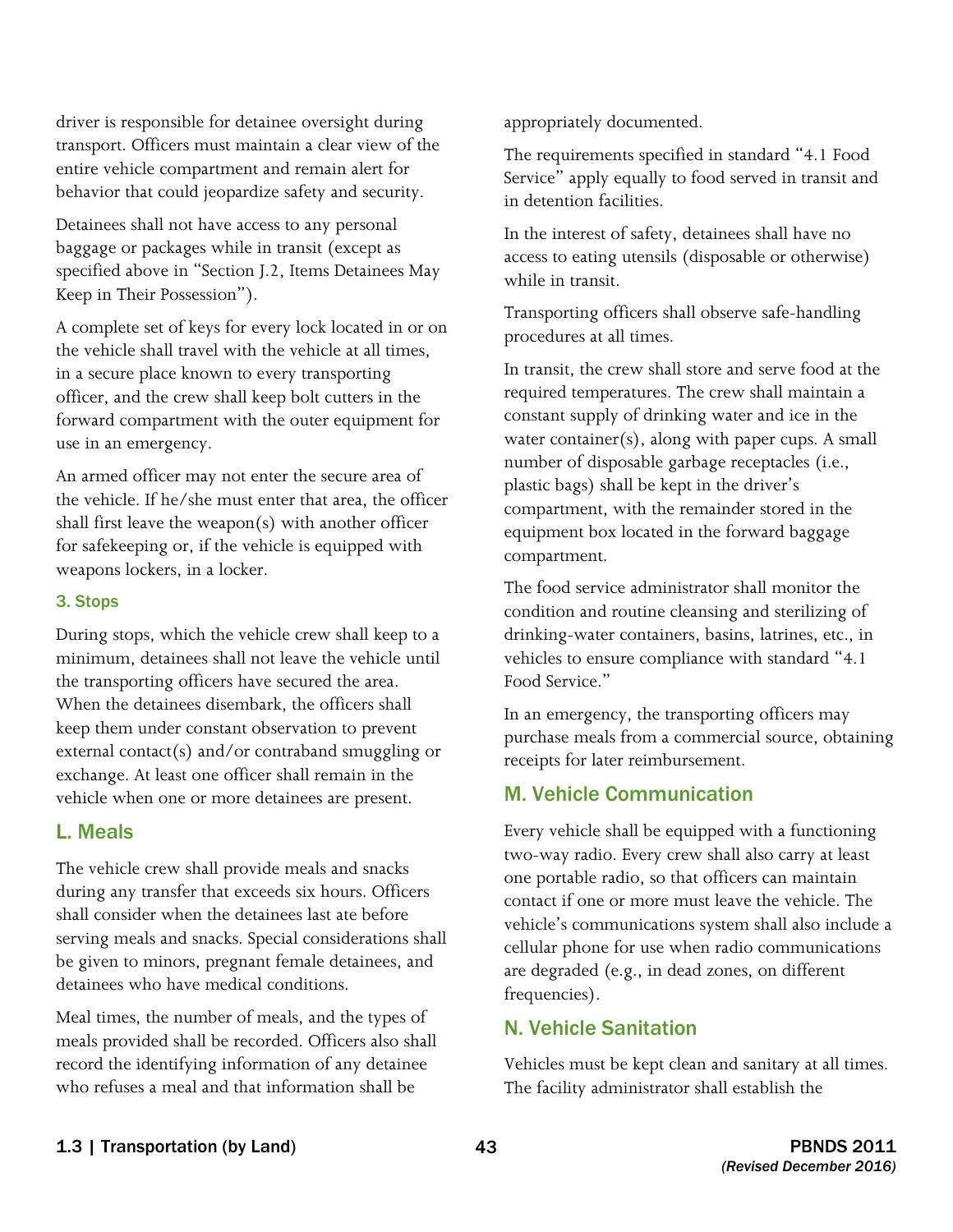procedures and schedule for sanitizing facility vehicles. Vehicle crew responsibilities include, but are not limited to:

- 1. dumping septic tank contents at the locations specified; and
- 2. maintaining an adequate supply of water and chemicals in the toilet at all times, including monitoring the inventory of chemical supplies stored in the forward baggage compartment.

### O. Officer Conduct

Recognizing the effect of personal appearance, speech, conduct and demeanor in communicating the appropriate sense of authority, assigned transportation staff shall dress, speak and act with the utmost professionalism. Assigned transportation staff shall conduct themselves in a manner that reflects positively on ICE/ERO.

 the final destination. This responsibility remains in The vehicle crew falls under the responsibility of the Field Office Director with jurisdiction at each facility en route, whether during an intermediate stop or at effect until the vehicle's departure, and applies only to the current trip. If problems arise, the lead driver must contact the Field Office Director, or designee.

 and illegal drugs is strictly prohibited. Transportation staff shall comply with all rules and procedures governing use of government vehicles. They shall not transport any personal items other than those needed to carry out their assigned duties during the trip. The possession or use of alcoholic beverages

Using common sense, transportation staff shall handle any crises that may arise. While treating all persons with courtesy and respect, they shall not compromise security or the accomplishment of their mission.

# P. Firearms Storage

 non-resident vehicle crews during stops at the Every facility administrator shall ensure that the onsite supply of gun lockers can accommodate the

facility.

# Q. Vehicle Equipment

In SPCs and CDFs, the Field Office will provide the following equipment as appropriate for each vehicle:

- 1. mobile radio(s) able to communicate on frequencies used by Border Patrol and/or other law enforcement agencies;
- 2. cellular phone (backup communication system);
- 3. in the forward baggage compartment, of buses, two equipment boxes containing:
	- a. (in box  $\#1$ :) large bolt cutters, fuses, fan belts, jack, small hand tools, flashlight, lantern, rags, disposable trash bags, broom, ground cloth, two sets of coveralls, and work gloves (fleet officer/shop supervisor maintains inventory and checks written inventory quarterly);
	- b. (in box  $\#2$ :) transmission fluid, water for radiator, oil, toilet disinfectant, extra fire extinguisher(s), road flares, and reflectors (transporting officers record amount and date used and by whom on inventory sheets kept in box #2, likewise maintaining MSDS sheets as necessary); and
	- c. other equipment to be added as necessary (transporting officers shall provide supervisors with written notification of inventory needs, including items that need replenishing or replacing).
- 4. first-aid equipment bag (disaster kit), auxiliary to the first-aid kit in the driver's compartment (officers shall document each emergency requiring first-aid treatment, including whether and how quickly the injured individual $(s)$ received proper medical care);
- 5. emergency blankets equal to the rated capacity of the vehicle;
- 6. boarding bag containing extra forms, a camera that produces instant photographs, film, batteries,
- 1.3 | Transportation (by Land) 44 PBNDS 2011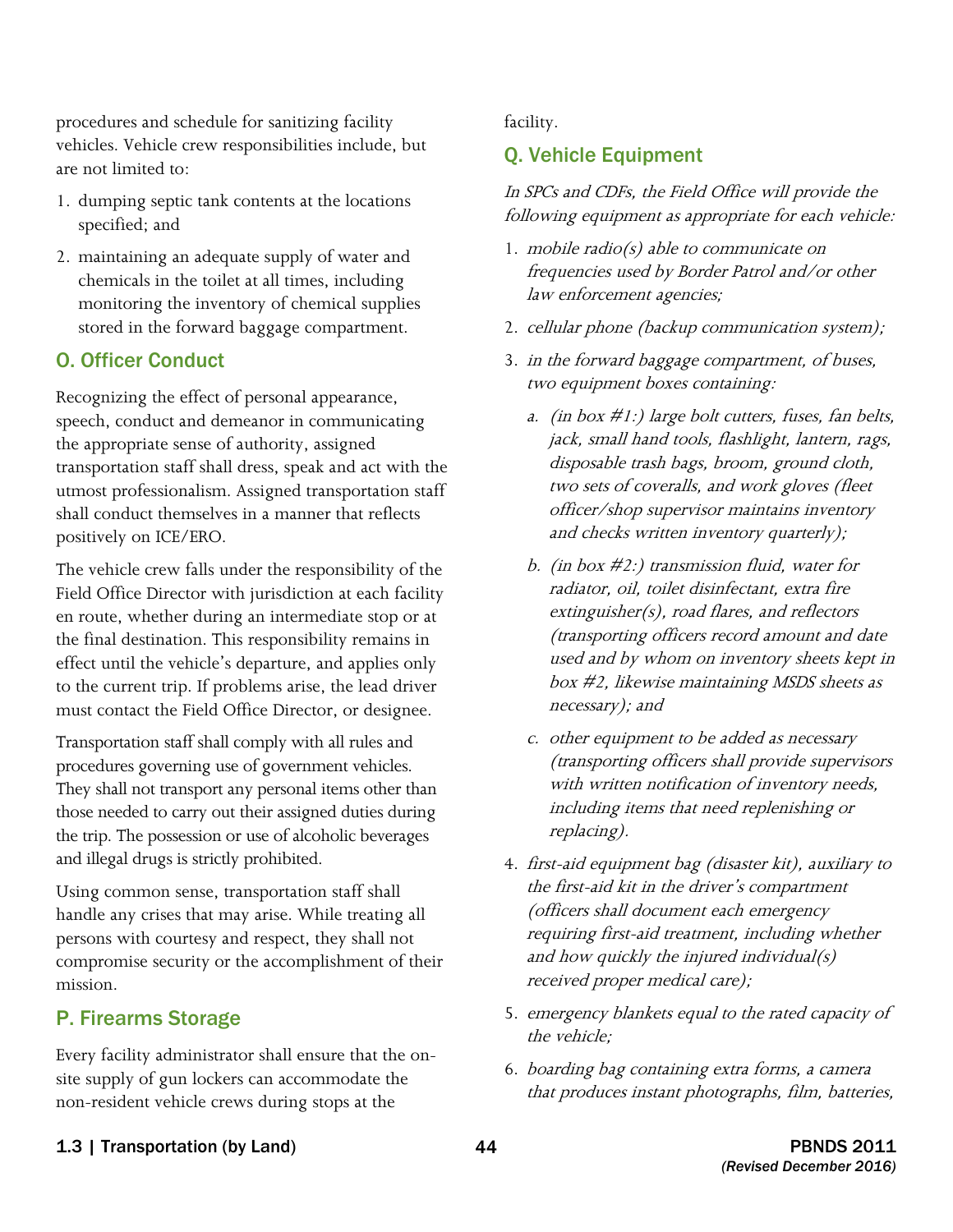offices, local police, state police, etc.; and emergency phone numbers for ICE/ERO

- 7. spare tire and snow chains (if applicable);
- 8. restraining equipment, including, at a minimum:
	- a. on buses: 50 sets of waist chains; 50 sets of leg irons; and 2 sets of leg irons modified for use as hand cuffs (extra-large); or
	- b. on other vehicles: equipment equal to the rated capacity of the vehicle.
- 9. All restraining equipment must be of high quality condition and kept in the forward baggage and must be maintained in good operating compartment with the other supplies; and
- 10. appropriate storage for firearms.

The vehicle crew shall determine which safety and security equipment to use in an emergency. The crew shall maintain restraints and other equipment in good working order.

### R. Use of Restraints

In accordance with this standard and "2.15 Use of Force and Restraints," officers shall use authorized techniques and common sense when applying restraints. To ensure safe and humane treatment, the officers shall check the fit of restraining devices immediately after application, at every relay point, and any time the detainee complains. Properly fitting restraints do not restrict breathing or blood circulation.

The officers shall double-lock the restraining device(s) and secure the handcuffs to the waist chain. Under no circumstances shall officers attach a restraining device to an immovable object, including, but not limited to, security bars, seats, steering wheel, or any other part of a vehicle. Officers carrying firearms shall exercise caution if close contact with a detainee becomes necessary in an emergency.

Barring exigent circumstances, transporting officers

 have shown or threatened violent behavior, have a shall not handcuff women or minors unless they history of criminal activity, or an articulable likelihood of escape exists. If an exception arises, the officers shall document the incident, recording the facts and the reasoning behind the decision.

# S. Emergency Situations

If an emergency occurs within a reasonable distance of an ICE/ERO office, assigned transportation staff shall make every effort to reach that office before taking extraordinary measures. However, if moving seems ill-advised or impossible, assigned transportation staff shall contact the office, stating their location and the nature of the problem, to ensure provisions for secure and immediate assistance.

 If the situation is life-threatening, the vehicle crew shall take immediate action. shall not wait for help from an ICE/ERO office but

The facility administrator shall establish written procedures for transportation staff to follow during an en-route emergency. The written procedures shall cover the following scenarios.

#### *1. Attack*

 If attacked, the vehicle crew must request assistance from the nearest law enforcement agency, continuing to drive until the vehicle becomes incapacitated. The transportation staff shall do everything possible to protect the safety of everyone in the vehicle.

#### *2. Escape*

 If a detainee escapes, the assigned transportation staff shall not jeopardize the security of the remaining detainees by chasing the escapee. Instead, transportation staff shall notify the nearest ICE/ERO office, providing the escapee's name, A-number, height, weight, type of clothing, and direction of flight (if known). The office shall relay this information directly to local law enforcement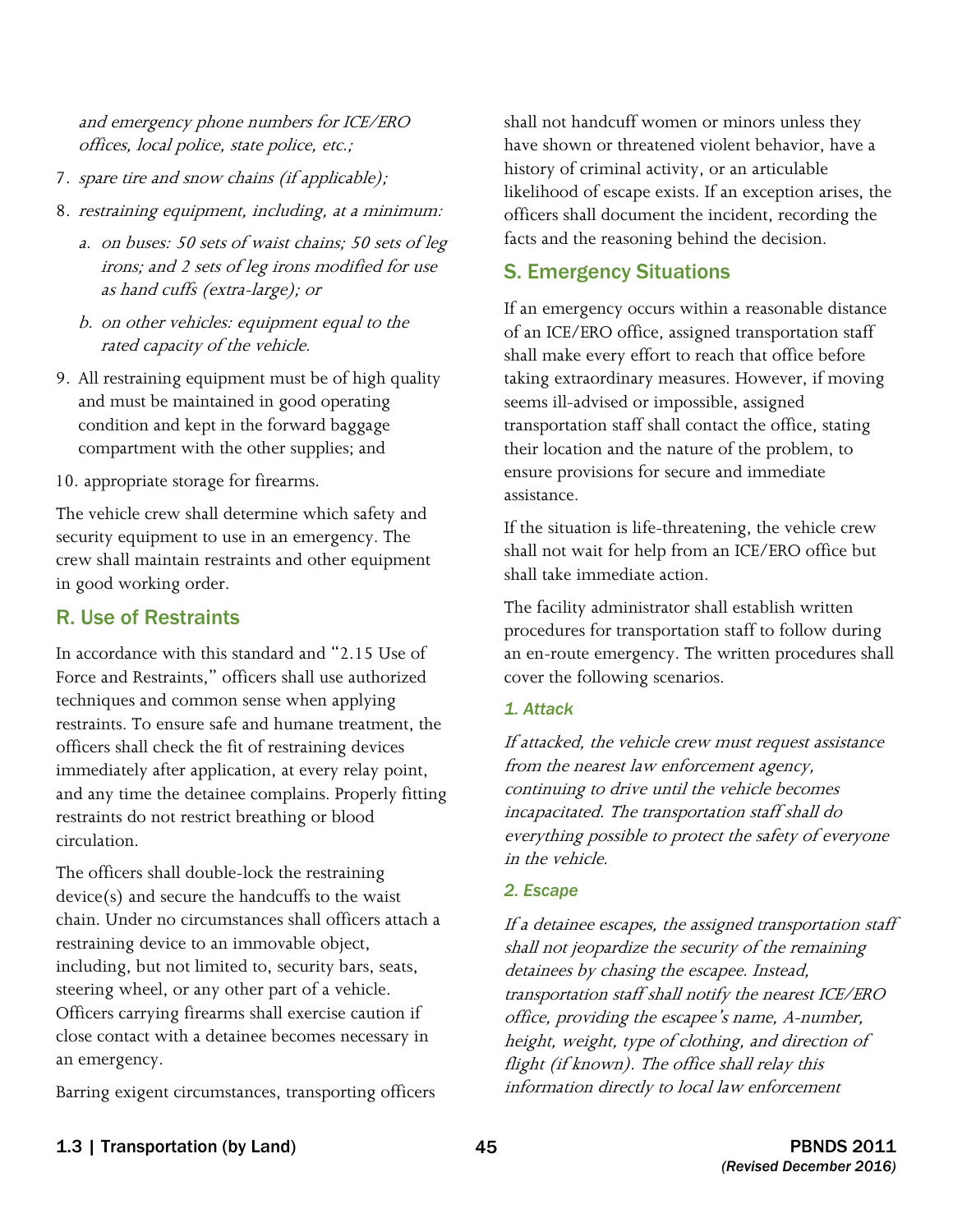#### agencies.

The vehicle crew shall prepare a fully documented written report of the escape and/or attempted escape.

#### *3. Hostages*

If a hostage situation occurs on board the vehicle, at least one assigned transportation staff member shall secure the vehicle perimeter while another notifies the closest ICE/ERO office of the situation. The assigned transportation staff shall make every effort to determine who is involved and whether they are armed, relaying this information to the ICE/ERO office and local law enforcement agencies. Under no circumstances shall an assigned transportation officer bargain with or take orders from the hostagetaker(s), regardless of the status or rank of the hostage(s).

The vehicle crew shall hold all detainees on board until help arrives, in the event that the hostage $taken(s)$  allow(s) non-participants to disembark. Regardless of demands, the transportation staff shall not allow any hostage-taker(s) off the bus, with or without the hostages.

Because of the need to interview witnesses, examine the crime scene, etc., a hostage situation shall effectively end a transportation assignment. Once the hostage situation is resolved, assigned transportation staff shall receive instructions regarding how and where to proceed.

The vehicle crew's incident report shall note participants, witnesses and action taken.

#### *4. Illness*

If a detainee becomes ill while in transit, the assigned transportation staff shall take appropriate action and alert the receiving office in order to prepare to handle the situation.

If a detainee becomes ill while in transit and the illness requires immediate medical treatment (e.g., in the event of a heart attack), assigned

transportation staff shall request assistance from the nearest medical facility, local law enforcement agencies and emergency services. The transportation staff shall initiate life-saving procedures as timeappropriate, proceeding if security permits. The closest ICE/ERO office shall prepare procurement paperwork and make arrangements for hospitalization, security, etc.

#### *5. Death*

If a detainee dies while in transit, assigned transportation staff shall notify the originating or receiving office as soon as possible and shall follow procedures specified in standard "4.7 Terminal Illness, Advance Directives and Death."

The closest ICE/ERO office shall coordinate with other agencies, including the coroner, required to be on the scene when the body is removed from the vehicle. The removal must take place in the state where death occurred. Standard "4.7 Terminal Illness, Advance Directives and Death" specifies the procedures with which assigned transportation staff must comply.

#### *6. Fire*

In case of fire in or on the vehicle, the driver shall immediately stop the vehicle. The crew shall fight the fire with the on-board equipment. If necessary, assigned transportation staff shall request assistance from the local fire department and law enforcement agency. If the fire forces evacuation of the bus, the crew is responsible for maintaining accountability and security while removing detainees in an orderly fashion.

#### *7. Riots*

If a riot, fight, or any disturbance occurs on the bus, the assistant driver shall order the detainees to cease and the driver shall attempt to move the bus to the side of the road. If necessary, the crew shall request assistance from the local law enforcement agency. Efforts shall be made to determine the instigators, number of detainees involved, names and A-

1.3 | Transportation (by Land) 46 PBNDS 2011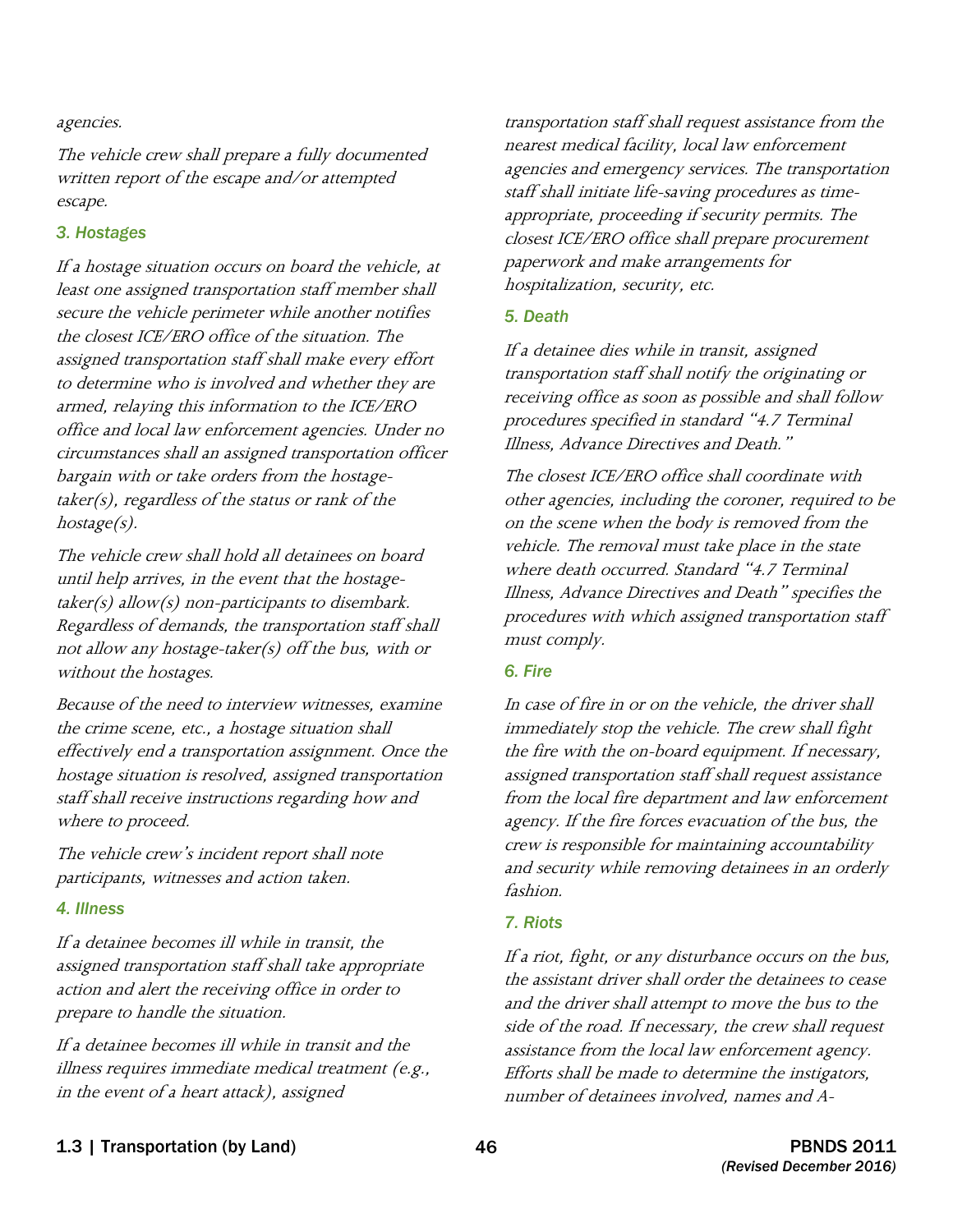#### numbers. and a series of the series of the series of the series are a series and a series of the series of the series of the series of the series of the series of the series of the series of the series of the series of the

When sufficient assistance is available, the assigned transportation staff shall attempt to regain control, using only as much force (e.g., with restraints or pepper spray) as necessary. Assigned transportation staff may not enter the screened area bearing arms.

#### *8. Traffic Accident*

The facility administrator shall establish written procedures for vehicle crews involved in traffic accidents.

 secure the area, request assistance from a local law the accident to the local law enforcement agency and the nearest ICE/ERO office. They must also obtain a police report for the record, in case of future officers. The driver must record witnesses' names, addresses, and phone numbers on Form SF-94. After an accident, assigned transportation staff shall enforcement agency, and obtain medical assistance for anyone injured. Regardless of the severity of the accident, the assigned transportation staff must report allegations or lawsuits against ICE/ERO or individual

 The assigned transportation staff shall discuss the issue the Field Office Director, or designee and prepare the of responsibility for the accident only with their chain of command. Upon arriving at the receiving office, the assigned transportation staff shall report the accident to required forms.

#### *9. Vehicle Failure*

The facility administrator shall develop written procedures for assigned transportation staff to follow when the vehicle develops mechanical problems en route.

Crew in an ICE/ERO-owned vehicle that develops mechanical problems en route shall attempt to isolate the problem, and shall then contact the nearest ICE/ERO office. Unless the vehicle constitutes a traffic hazard in its current location, the crew shall not move it until instructed to do so. If the assigned transportation staff fail to connect with the ICE/ERO office, they shall try to reach a local law enforcement

#### *10. Natural Disasters*

 procedures for transportation officers to follow in the The facility administrator shall develop written event of severe weather or a natural disaster.

In a flood, dust storm, ice storm, tornado or other natural disaster, the vehicle crew shall contact state authorities to assess road conditions along the planned route.

If driving conditions are unlikely to improve, the vehicle crew shall look for a safe area to park the vehicle and request further instructions from the receiving office.

Should it become necessary to exit the vehicle, the detainees must be directed to a safe area. In such a case, officers must maintain a heightened alertness for the duration of the emergency. When the emergency has passed, the assigned transportation staff shall return all detainees to the vehicle and conduct an accurate count.

#### T. Transportation of Females and Minors

The facility administrator shall develop written procedures for vehicle crews transporting females.

Except for emergent or extraordinary circumstances as approved by the Field Office Director(s), females may not be transported by bus for more than ten hours. Otherwise, transportation by auto or van is required, with frequent breaks.

Females shall be seated in the front of the vehicle.

Minors shall be separated from unrelated adults at all times during transport and seated in an area of the vehicle near officers and under their close supervision.

 circumstances and only when a same-sex officer is Assigned transportation staff shall search a detainee of the opposite sex only in extraordinary not available.

When transporting detainees of the opposite gender,

#### 1.3 | Transportation (by Land) 47 PBNDS 2011